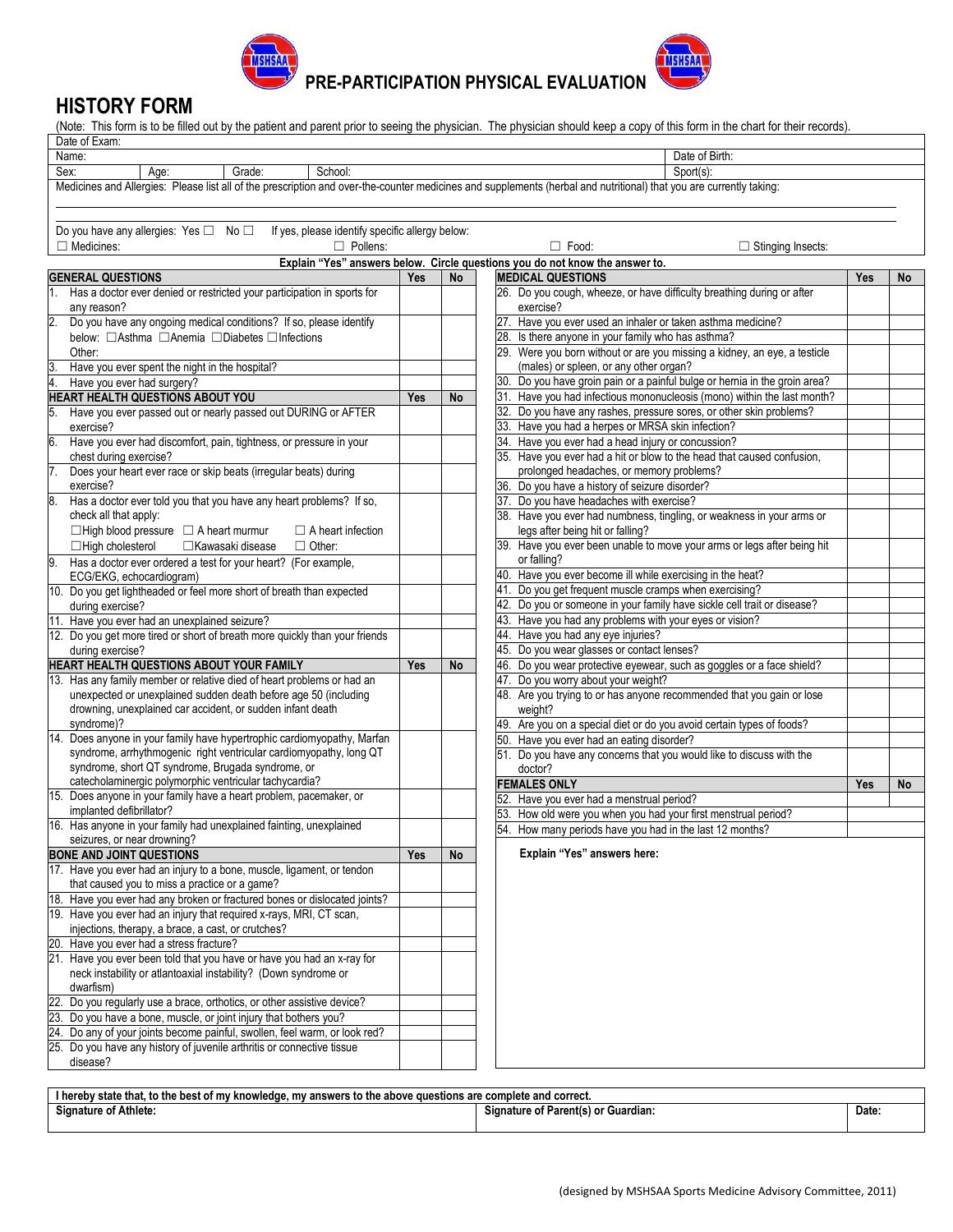

**PRE-PARTICIPATION PHYSICAL EVALUATION** 

## **PHYSICAL EXAMINATION FORM**

| Name:                                                                                                                                                                                                                                                                                                                                                                                                                                                                                                                                                                                                                                                                                                                                                                                                                                                                         |                                    |                                           | Date of Birth:          |                  |                   |
|-------------------------------------------------------------------------------------------------------------------------------------------------------------------------------------------------------------------------------------------------------------------------------------------------------------------------------------------------------------------------------------------------------------------------------------------------------------------------------------------------------------------------------------------------------------------------------------------------------------------------------------------------------------------------------------------------------------------------------------------------------------------------------------------------------------------------------------------------------------------------------|------------------------------------|-------------------------------------------|-------------------------|------------------|-------------------|
| <b>Physician Reminders:</b><br>Consider additional questions on more sensitive issues.<br>1.<br>• Do you feel stressed out or under a lot of pressure?<br>• Do you ever feel sad, hopeless, depressed, or anxious?<br>Do you feel safe at your home or residence?<br>Have you ever tried cigarettes, chewing tobacco, snuff, or dip?<br>During the past 30 days, did you use chewing tobacco, snuff or dip?<br>Do you drink alcohol or use any other drugs?<br>Have you ever taken anabolic steroids or used any other performance supplements?<br>• Have you ever taken any supplements to help you gain or lose weight or improve your performance?<br>• Do you wear a seat belt, use a helmet, and use condoms?<br>Consider reviewing questions on cardiovascular symptoms (Questions 5-14).<br>2.<br><b>EXAMINATION</b><br>Height:<br>BP:<br><b>MEDICAL</b><br>Appearance | Weight:<br>Pulse:<br><b>NORMAL</b> | Vision: R 20/<br><b>ABNORMAL FINDINGS</b> | П<br>L20/<br>Corrected: | Male<br>Yes<br>□ | Female<br>П<br>No |
| • Marfan stigmata (kyphoscoliosis, high-arched palate, pectus<br>excavatum, arachnodactyly, arm span>height, hyperlaxity,<br>myopia, MVP, aortic insufficiency)<br>Eyes/Ears/Nose/Throat<br>• Pupils equal                                                                                                                                                                                                                                                                                                                                                                                                                                                                                                                                                                                                                                                                    |                                    |                                           |                         |                  |                   |
| • Hearing<br>Lymph Nodes<br>Heart*<br>• Murmurs (auscultation standing, supine, +/- Valsalva)                                                                                                                                                                                                                                                                                                                                                                                                                                                                                                                                                                                                                                                                                                                                                                                 |                                    |                                           |                         |                  |                   |
| • Location of point of maximal pulse (PMI)<br>Pulses<br>• Simultaneous femoral and radial pulses<br>Lungs                                                                                                                                                                                                                                                                                                                                                                                                                                                                                                                                                                                                                                                                                                                                                                     |                                    |                                           |                         |                  |                   |
| Abdomen<br>Genitourinary (males only)**<br>Skin                                                                                                                                                                                                                                                                                                                                                                                                                                                                                                                                                                                                                                                                                                                                                                                                                               |                                    |                                           |                         |                  |                   |
| • HSV, lesions suggestive of MRSA, tinea corporis<br>Neurologic***<br><b>MUSCULOSKELETAL</b>                                                                                                                                                                                                                                                                                                                                                                                                                                                                                                                                                                                                                                                                                                                                                                                  | <b>NORMAL</b>                      | <b>ABNORMAL FINDINGS</b>                  |                         |                  |                   |
| Neck<br>Back<br>Shoulder/arm                                                                                                                                                                                                                                                                                                                                                                                                                                                                                                                                                                                                                                                                                                                                                                                                                                                  |                                    |                                           |                         |                  |                   |
| Elbow/forearm<br>Hip/thigh                                                                                                                                                                                                                                                                                                                                                                                                                                                                                                                                                                                                                                                                                                                                                                                                                                                    |                                    |                                           |                         |                  |                   |
| Knee<br>Leg/ankle<br>Foot/toes<br>Functional                                                                                                                                                                                                                                                                                                                                                                                                                                                                                                                                                                                                                                                                                                                                                                                                                                  |                                    |                                           |                         |                  |                   |
| • Duck-walk, single leg hop<br>* Consider ECG, echocardiogram, and referral to cardiology for abnormal cardiac history or exam; **Consider GU exam if in private setting. Having third party present is recommended.<br>***Consider cognitive evaluation or base                                                                                                                                                                                                                                                                                                                                                                                                                                                                                                                                                                                                              |                                    |                                           |                         |                  |                   |
| $\Box$ Cleared for all sports without restriction.<br>$\Box$ Cleared for all sports without restriction with recommendations for further evaluation or treatment for:                                                                                                                                                                                                                                                                                                                                                                                                                                                                                                                                                                                                                                                                                                         |                                    |                                           |                         |                  |                   |
| Not Cleared<br>□<br>Pending further evaluation<br>For any sports<br>$\Box$<br>⊔<br>Reason:                                                                                                                                                                                                                                                                                                                                                                                                                                                                                                                                                                                                                                                                                                                                                                                    | For certain sports (please list):  |                                           |                         |                  |                   |
| Recommendations:                                                                                                                                                                                                                                                                                                                                                                                                                                                                                                                                                                                                                                                                                                                                                                                                                                                              |                                    |                                           |                         |                  |                   |
| I have examined the above-named student and completed the pre-participation physical evaluation. The athlete does not present apparent clinical contraindications to<br>practice and participate in the sport(s) as outlined above. A copy of the physical exam is on record in my office and can be made available to the school at the request of<br>the parents. If conditions arise after the athlete has been cleared for participation, the physician may rescind the clearance until the problem is resolved and the potential<br>consequences are completely explained to the athlete (and parents/guardians).                                                                                                                                                                                                                                                        |                                    |                                           |                         |                  |                   |
| Name of Physician (type/print):                                                                                                                                                                                                                                                                                                                                                                                                                                                                                                                                                                                                                                                                                                                                                                                                                                               |                                    |                                           |                         | Date:            |                   |
| Address:                                                                                                                                                                                                                                                                                                                                                                                                                                                                                                                                                                                                                                                                                                                                                                                                                                                                      |                                    |                                           |                         | Phone:           |                   |
| Signature of Physician (MD/DO/ARNP/PA/Chiropractor*):                                                                                                                                                                                                                                                                                                                                                                                                                                                                                                                                                                                                                                                                                                                                                                                                                         |                                    |                                           |                         |                  |                   |

**\*NOTE: Please refer to the MSHSAA Sports Medicine Manual, Page 2.**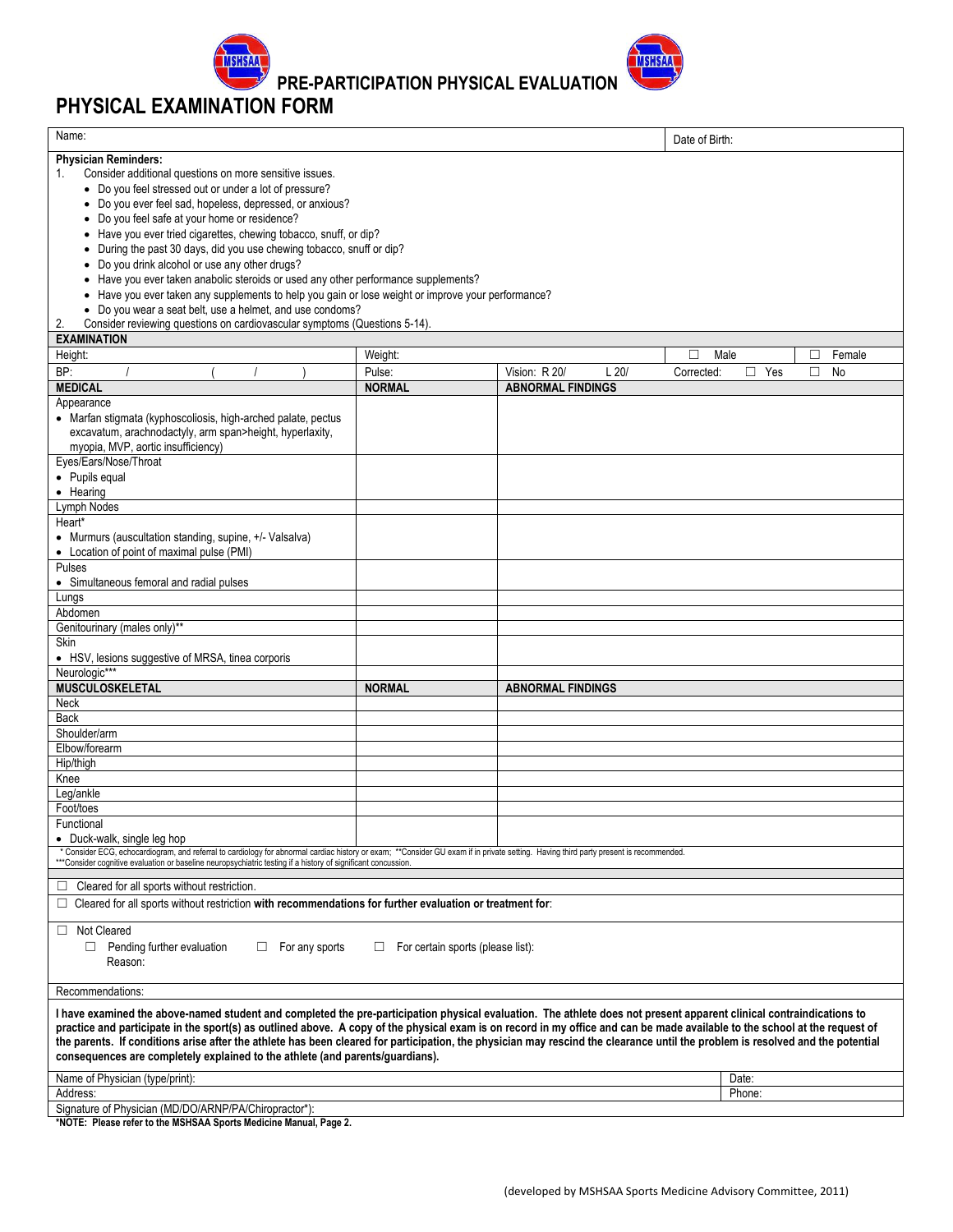**PRE-PARTICIPATION PHYSICAL EVALUATION** 



#### **STUDENT AGREEMENT (Regarding Conditions for Participation)**

This application to represent my school in interscholastic athletics is entirely voluntary on my part and is made with the understanding that I have studied and understand the eligibility standards that I must meet to represent my school and that I have not violated any of them.

I have read, understand, and acknowledge receipt of the MSHSAA brochure entitled "How to Maintain and Protect Your High School Eligibility," which contains a summary of the eligibility rules of the MSHSAA. (I understand that a copy of the *MSHSAA Handbook* is on file with the principal and athletic administrator and that I may review it in its entirety, if I so choose. All MSHSAA by-laws and regulations from the *Handbook* are also posted on the MSHSAA website at [www.mshsaa.org\)](http://www.mshsaa.org/).

I understand that a MSHSAA member school must adhere to all rules and regulations that pertain to school-sponsored, interscholastic athletics programs, and I acknowledge that local rules may be more stringent than MSHSAA rules.

I also understand that if I do not meet the citizenship standards set by the school or if I am ejected from an interscholastic contest because of an unsportsmanlike act, it could result in me not being allowed to participate in the next contest or suspension from the team either temporarily or permanently.

I understand that if I drop a class, take course work through Post -Secondary Enrollment Option, Credit Flexibility, or other educational options, this action could affect compliance with MSHSAA economic standards and my eligibility.

I understand that participation in interscholastic athletics is a privilege and not a right. As a student athlete, I understand and accept the following responsibilities:

- I will respect the rights and beliefs of others and will treat others with courtesy and consideration.
- I will be fully responsible for my own actions and the consequences of my actions.
- I will respect the property of others.
- I will respect and obey the rules of my school and laws of my community, state, and country.
- I will show respect to those who are responsible for enforcing the rules of my school and the laws of my community, state, and country.

I have completed and/or verified that part of this certificate which requires me to list all previous injuries or additional conditions that are known to me which may affect my performance in so representing my school, and I verify that it is correct and complete.

**Signature of Athlete: Date:**

#### **PARENT PERMISSION (Authorization for Treatment, Release of Medical Information, and Insurance Information)**

**Informed Consent:** By its nature, participation in interscholastic athletics includes risk of serious bodily injury and transmission of infectious disease such as HIV and Hepatitis B. Although serious injuries are not common and the risk of HIV transmission is almost nonexistent in supervised school athletic programs, it is impossible to eliminate all risk. Participants must obey all safety rules, report all physical and hygiene problems to their coaches, follow a proper conditioning program, and inspect their own equipment daily. **PARENTS, GUARDIANS, OR STUDENTS WHO MAY NOT WISH TO ACCEPT RISK DESCRIBED IN THIS WARNING SHOULD NOT SIGN THIS FORM. STUDENTS MAY NOT PARTICIPATE IN MSHSAA- SPONSORED SPORT WITHOUT THE STUDENT'S AND PARENT'S/GUARDIAN/S SIGNATURE.**

I understand that in the case of injury or illness requiring transportation to a health care facility, a reasonable attempt will be made to contact the parent or guardian in the case of the student-athlete being a minor, but that, if necessary, the student-athlete will be transported via ambulance to the nearest hospital.

We hereby give our consent for the above student to represent his/her school in interscholastic athletics. We also give our consent for him/her to accompany the team on trips and will not hold the school responsible in case of accident or injury whether it be en route to or from another school or during practice or an interscholastic contest; and we hereby agree to hold the school district of which this school is a part and the MSHSAA, their employees, agents, representatives, coaches, and volunteers harmless from any and all liability, actions, causes of action, debts, claims, or demands of every kind and nature whatsoever which may arise by or in connection with participation by my child/ward in any activities related to the interscholastic program of his/her school.